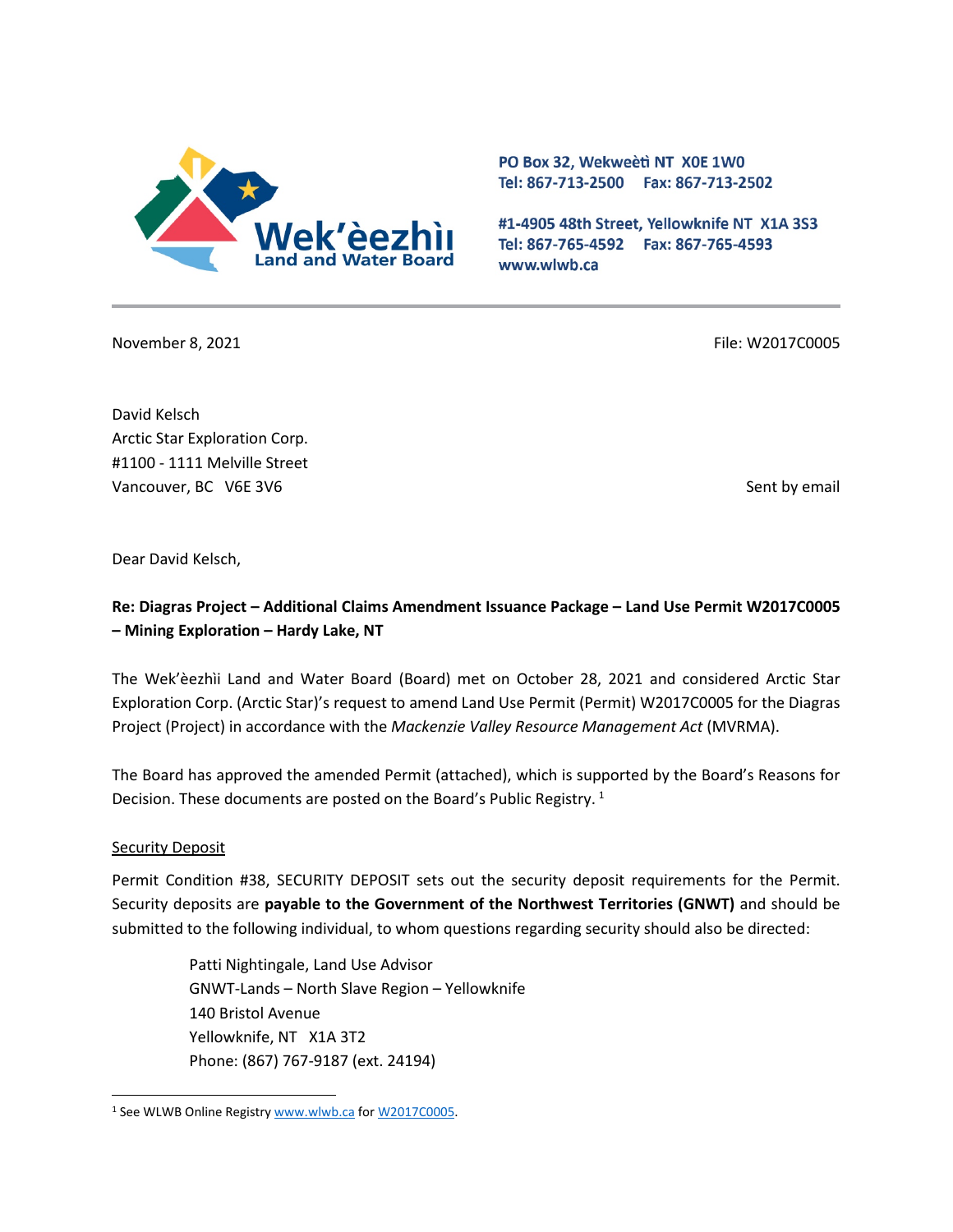### Inspectors

The Inspectors referred to in the Permit can be contacted at the regional GNWT-Lands offices.<sup>[2](#page-1-0)</sup>

### Permit Processes and Additional Information

Sections 5 and 6 of the Board's *Guide to the Land Use Permitting Process*[3](#page-1-1) (Guide) contain detailed information on permit enforcement and potential post-issuance processes, such as amendments to conditions, and assignment to another company. Please be familiar with these sections of the Guide and reach out to Board staff with any questions about Board processes related to the Permit.

Full cooperation of Arctic Star is anticipated and appreciated. Please contact Roberta Judas at (867) 713- 2500 with any questions or concerns regarding this letter.

Yours sincerely,

Mry Mart

Mason Mantla Chair, Wek'èezhìi Land and Water Board

- BCC'd to: Wek'èezhìi Distribution List Clint Ambrose – Inspector, GNWT-Lands Patti Nightingale, GNWT-Lands Michelle Desjarlais-Morris, CIRNAC
- Attached: Land Use Permit [W2017C0005] Reasons for Decision

<span id="page-1-0"></span><sup>&</sup>lt;sup>2</sup> See GNWT-Lands Inspection and Enforcement webpage [\(https://www.lands.gov.nt.ca/en/services/inspections-and](https://www.lands.gov.nt.ca/en/services/inspections-and-enforcement)[enforcement\)](https://www.lands.gov.nt.ca/en/services/inspections-and-enforcement) for regional contact information.

<span id="page-1-1"></span><sup>3</sup> See WLWB Policies and Guidelines webpage for MVLWB *[Guide to the Land Use Permitting Process](https://mvlwb.com/sites/default/files/2021-08/LWB%20Guide%20to%20the%20Land%20Use%20Permitting%20Process%20-%20FINAL%20-%20Aug%2030_21.pdf)*.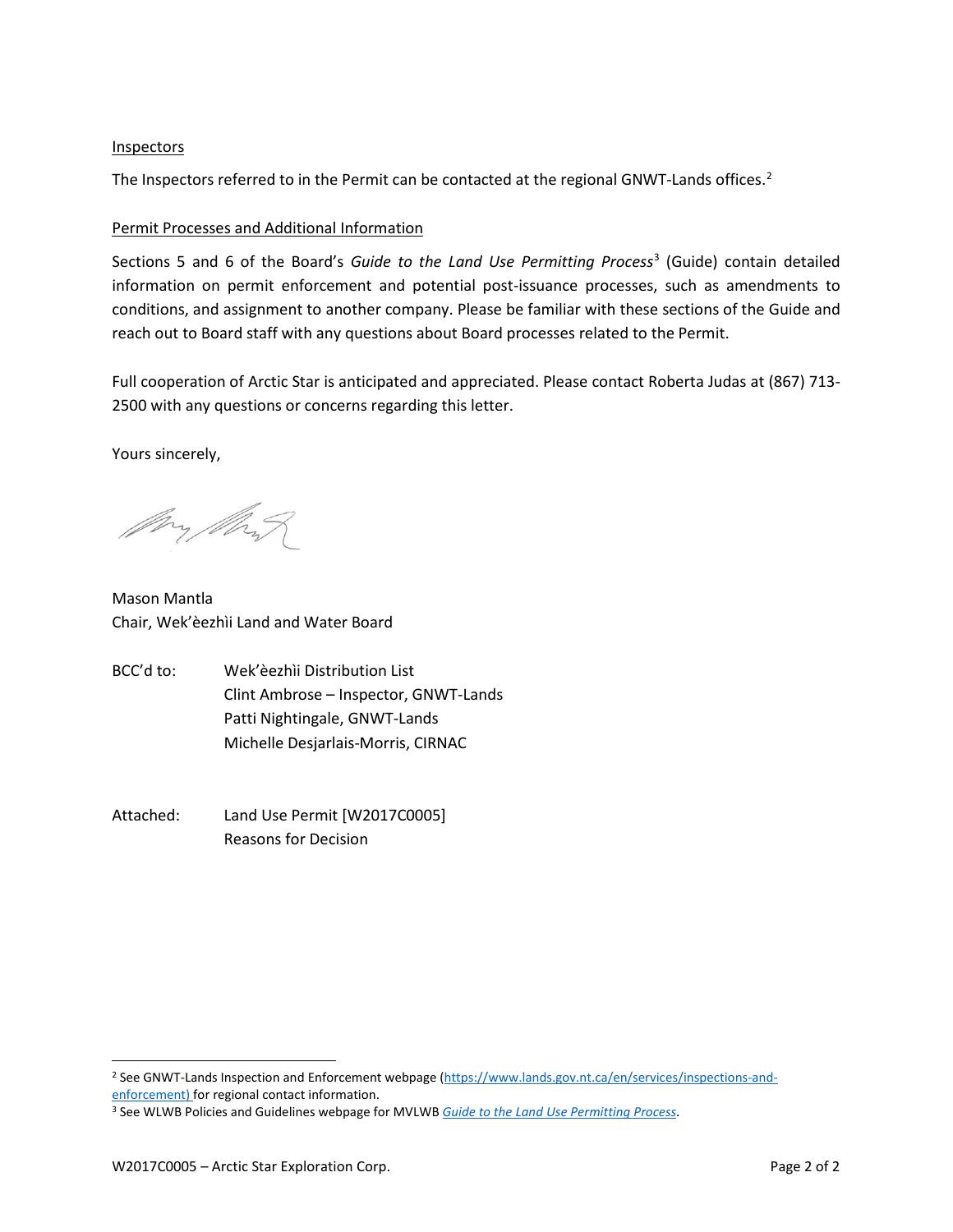

PO Box 32, Wekweeti NT X0E 1W0 Tel: 867-713-2500 Fax: 867-713-2502

#1-4905 48th Street, Yellowknife NT X1A 3S3 Tel: 867-765-4592 Fax: 867-765-4593 www.wlwb.ca

# **Arctic Star Exploration Corp. Land Use Permit W2017C0005**

Pursuant to the *Mackenzie Valley Resource Management Act* and Mackenzie Valley Land Use Regulations, the Wek'èezhìi Land and Water Board grants this Land Use Permit to:

| Arctic Star Exploration Corp. |                                                    |  |
|-------------------------------|----------------------------------------------------|--|
| (Permittee)                   |                                                    |  |
|                               |                                                    |  |
| οt                            | #1100 - 1111 Melville Street, Vancouver BC V6E 3V6 |  |
|                               | (Mailing Address)                                  |  |
|                               |                                                    |  |

hereinafter called the Permittee, to proceed with the following land-use operation, subject to the annexed definitions and conditions contained therein:

| Location:              | Hardy Lake, NT                                                                                                                                                                                                                                   |
|------------------------|--------------------------------------------------------------------------------------------------------------------------------------------------------------------------------------------------------------------------------------------------|
| <b>Purpose:</b>        | Mineral Exploration including: Operation and Maintenance of a Camp,<br>Prospecting, Mapping, Till Sampling, Ground and Airborne Geophysics,<br>Diamond Core and Reverse Circulation Drilling, Fuel Storage, and Use<br>of Vehicles and Equipment |
| Type:                  | A                                                                                                                                                                                                                                                |
| <b>Effective Date:</b> | December 13, 2017                                                                                                                                                                                                                                |
| <b>Expiry Date:</b>    | December 12, 2022                                                                                                                                                                                                                                |

| <b>Amendment - Additional Claims:</b> | November 8, 2021 |
|---------------------------------------|------------------|
|---------------------------------------|------------------|

**Mason Mantla, Chair Wek'èezhìi Land and Water Board Roberta Judas, Witness**

Roberta Cer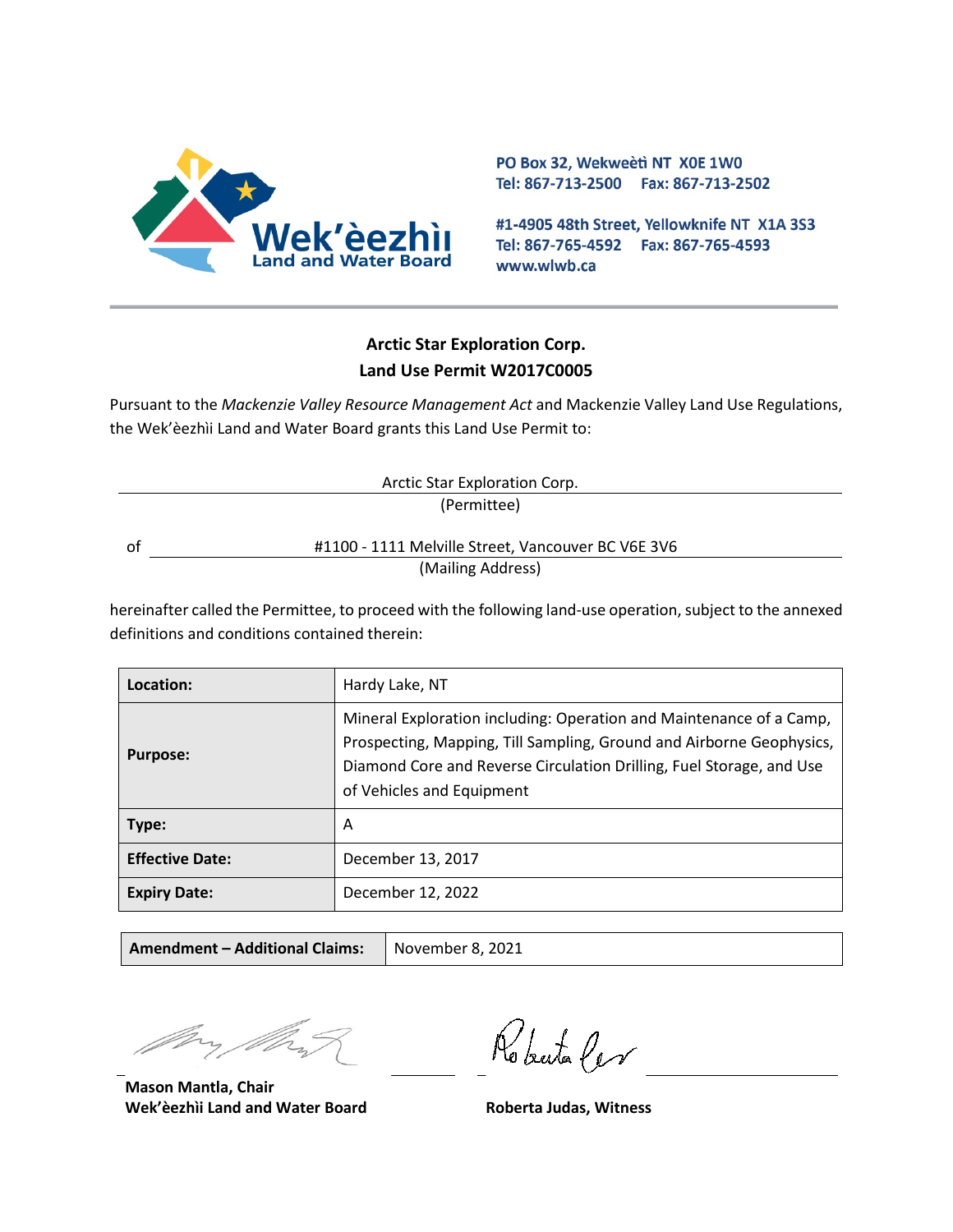

### **Conditions Annexed to and Forming Part of Land Use Permit # W2017C0005**

#### **Part A: Scope of Permit**

- 1. This Permit entitles the Arctic Star Exploration Corp. to conduct the following land-use operation:
	- a) operation and maintenance of a camp;
	- b) prospecting, mapping, till sampling, ground and airborne geophysics, diamond core and reverse circulation drilling;
	- c) establishment of a petroleum fuel storage facilities; and
	- d) use of vehicles and equipment.
- 2. This Permit is issued subject to the conditions contained herein with respect to the use of land for the activities and area identified in Part A, item 1 of this Permit.
- 3. Compliance with the terms and conditions of this Permit does not excuse the Permittee from its obligation to comply with the requirements of any applicable Federal, Territorial, Tłįchǫ, or Municipal laws.

Part B: Definitions (defined terms are capitalized throughout the Permit)

- **Act** the *Mackenzie Valley Resource Management Act.*
- **Archaeological Overview**  a study of archaeological sites as defined by the Prince of Wales Northern Heritage Centre G*uidelines for Developers for the Protection of Archaeological Sites in the Northwest Territories.*
- **Archaeological Impact Assessment -** archaeological research as defined by the Prince of Wales Northern Heritage Centre *Guidelines for Developers for the Protection of Archaeological Sites in the Northwest Territories.*

**Board -** the Wek'èezhìi Land and Water Board established under Part 3 of the Act.

**Borehole** - a hole that is made in the surface of the ground by drilling or boring.

**Drilling Fluid** - any liquid mixture of water, sediment, drilling muds, chemical additives or other wastes that are pumped down hole while drilling and are specifically related to drilling activity.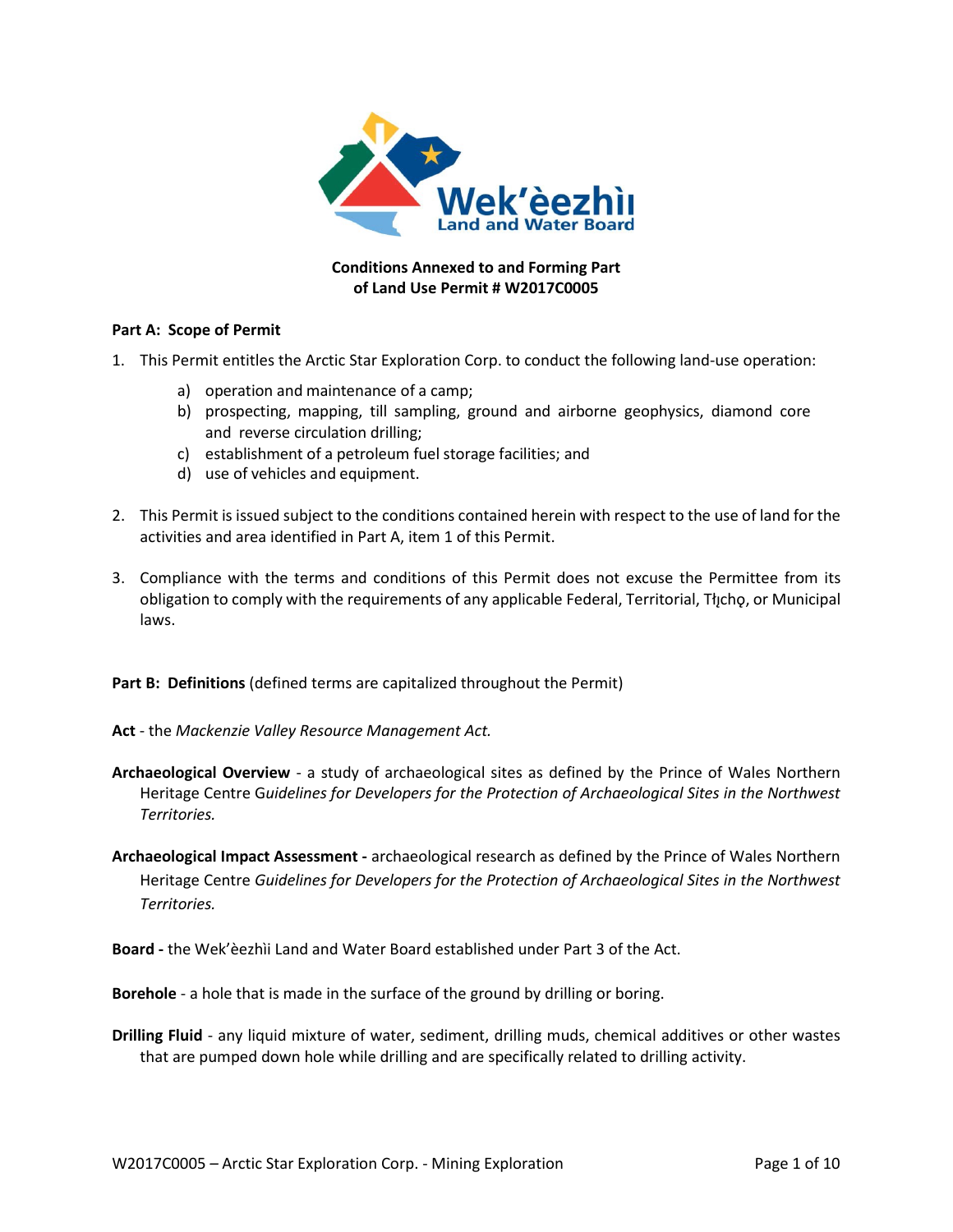- **Drilling Waste** all materials or chemicals, solid or liquid, associated with drilling, including drill cuttings and Drilling Fluids.
- **Engagement Plan**  a document, developed in accordance with the Board's *Engagement and Consultation Policy* and the *Engagement Guidelines for Applicants and Holders of Water Licences and Land Use Permits*, that clearly describes how, when, and which engagement activities will occur with an affected party during the life of the project.
- **Fuel Storage Container** a container for the storage of petroleum or allied petroleum products with a capacity of less than 230 litres.
- **Fuel Storage Tank**  a closed container for the storage of petroleum or allied petroleum products with a capacity of more than 230 litres.
- **Greywater** all liquid wastes from showers, baths, sinks, kitchens, and domestic washing facilities but not including toilet wastes.
- **Habitat** the area or type of site where a species or an individual of a species of wildlife naturally occurs or on which it depends, directly or indirectly, to carry out its life processes.
- **Inspector**  an Inspector designated by the Minister under the Act.
- **Minister** the Minister of Indian Affairs and Northern Development Canada or the Minister of the Government of the Northwest Territories – Department of Lands, as the case may be.
- **Ordinary High-Water Mark**  the usual or average level to which a body of water rises at its highest point and remains for sufficient time so as to change the characteristics of the land. In flowing waters (rivers, streams) this refers to the "active channel/bank-full level" which is often the 1:2 year flood flow return level. In inland lakes, wetlands, or marine environments, it refers to those parts of the Watercourse bed and banks that are frequently flooded by water so as to leave a mark on the land and where the natural vegetation changes from predominately aquatic vegetation to terrestrial vegetation (excepting water tolerant species). For reservoirs, this refers to normal high operating levels (full supply level).

**Permittee -** the holder of this permit.

- **Secondary Containment** containment that prevents liquids that leak from Fuel Storage Tanks or containers from reaching outside the containment area and includes double-walled Tanks, piping, liners, and impermeable barriers.
- **Sewage** all toilet wastes and Greywater.
- **SewageDisposal Facilities** Sump(s) and/or Sewage collection tank(s) and/or storage containers designed to hold Sewage.
- **Spill Contingency Plan** a document, developed in accordance with Aboriginal Affairs and Northern Development Canada's *Guidelines for Spill Contingency Planning* that describes the set of procedures to be implemented to minimize the effects of a spill.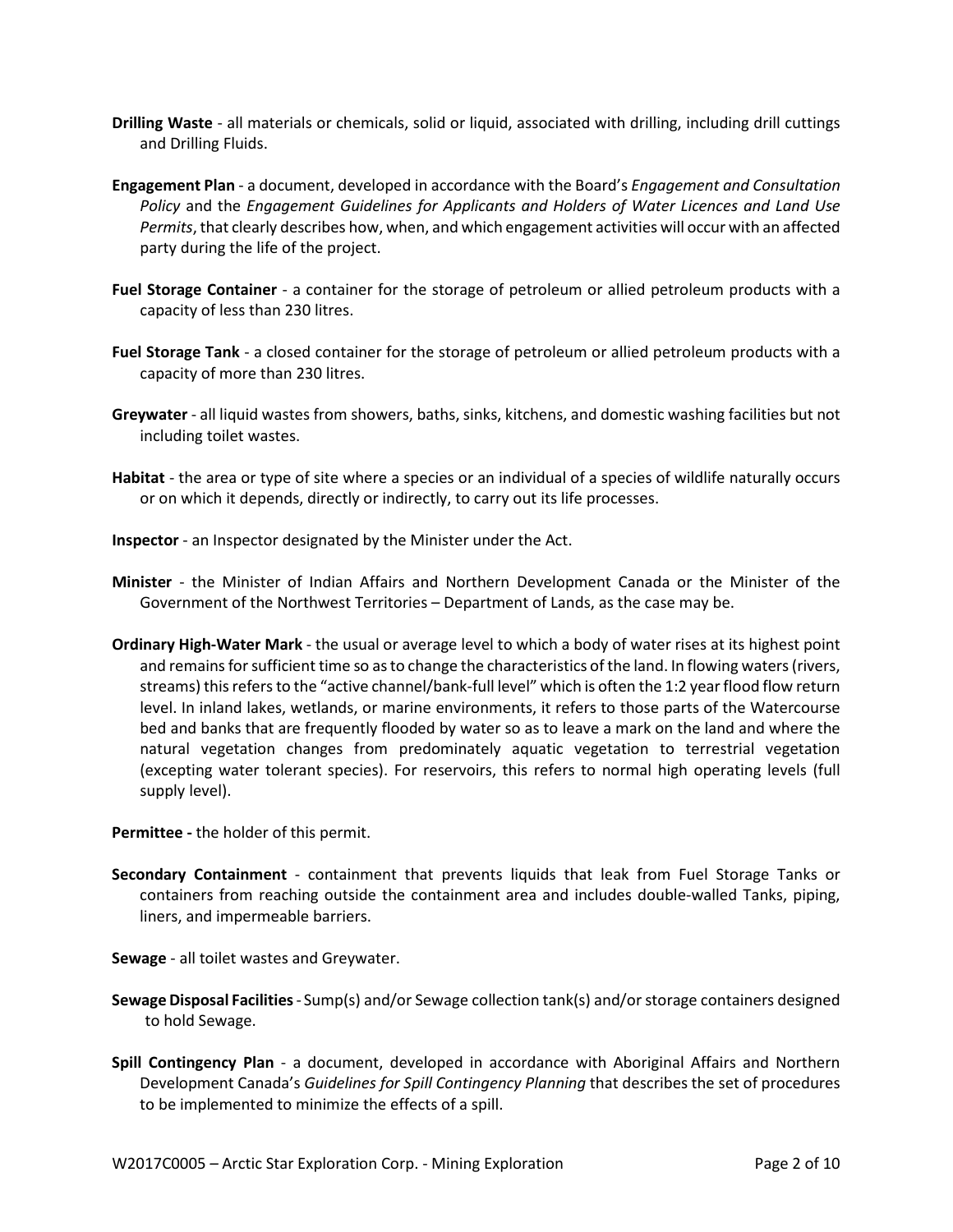- **Sump** a human-made pit or natural depression in the earth's surface used for the purpose of depositing Waste that does not contain Toxic Material, such as non-toxic Drilling Waste or Sewage, therein.
- **Toxic Material** any substance that enters or may enter the environment in a quantity or concentration or under conditions such that it:
- a) Has or may have an immediate or long-term harmful effect on the environment or its biological diversity;
- b) Constitutes or may constitute a danger to the environment on which life depends; or
- c) Constitutes or may constitute a danger in Canada to human life or health.
- **Waste -** any garbage, debris, chemical, or Toxic Material to be used, stored, disposed of, or handled on land, and also as defined in section 51 of the Act**.**
- **Waste Management Plan** a document, developed in accordance with the Board's Guidelines for Developing a Waste Management Plan, that describes the methods of Waste management from Waste generation to final disposal.
- **Watercourse** a natural body of flowing or standing water or an area occupied by water during part of the year, and includes streams, springs, swamps and gulches but does not include groundwater.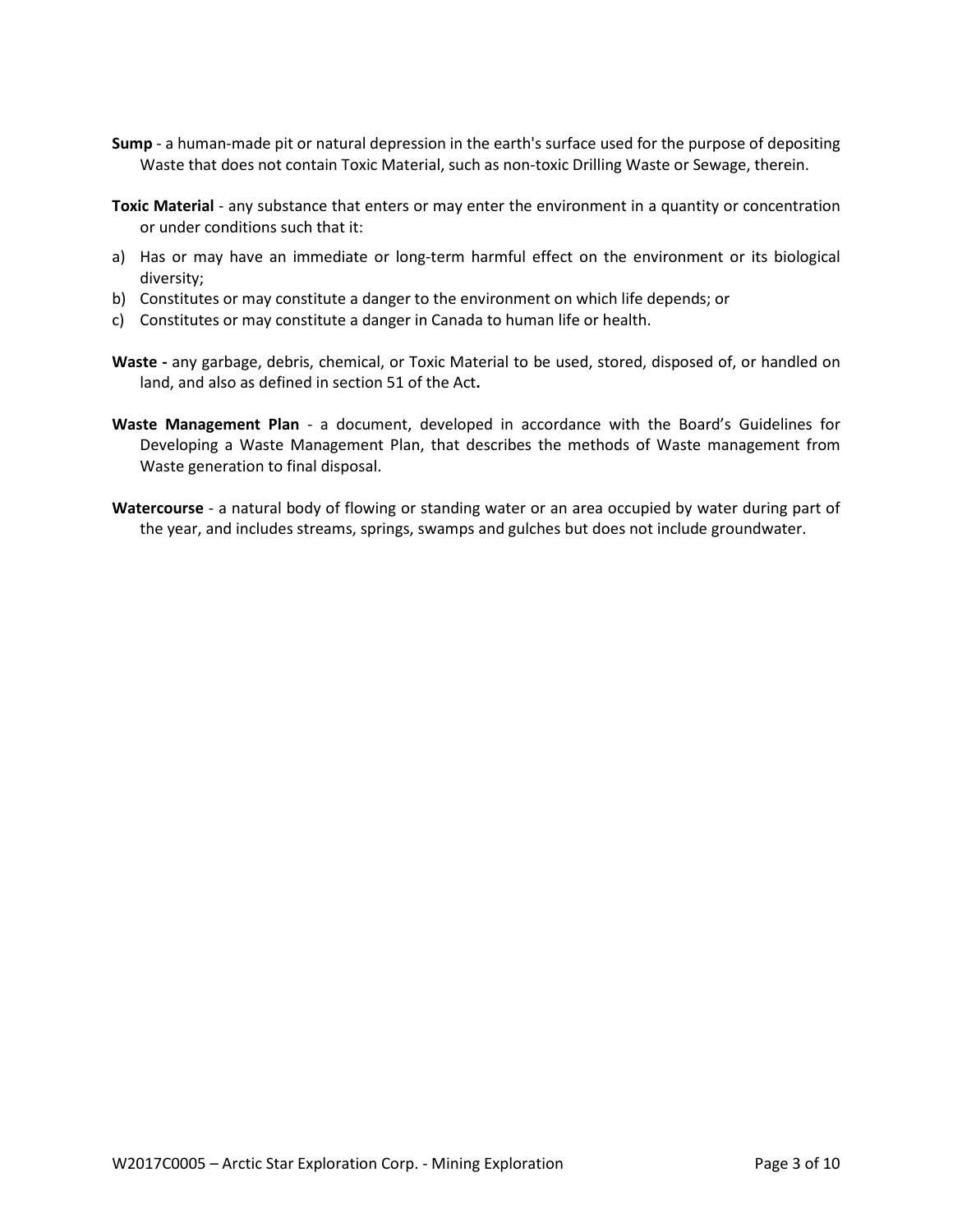Part C: Conditions Applying to All Activities (headings correspond to subsection 26(1) of the Mackenzie Valley Land Use Regulations)

# **26(1)(***a***) Location and Area**

| 1. The Permittee shall locate all camps on Durable Lake or previously<br>cleared areas, and a minimum of 100 metres from the Ordinary<br>High-Water Mark.                                                           | <b>CAMP SETBACK</b>                                                            |
|---------------------------------------------------------------------------------------------------------------------------------------------------------------------------------------------------------------------|--------------------------------------------------------------------------------|
| 2. Prior to the commencement of drilling, the Permittee shall submit<br>the target areas and final drill hole locations on a 1:50,000-scale<br>map with coordinates and map datum to the Board and an<br>Inspector. | <b>DRILL LOCATIONS</b>                                                         |
| 3. The Permittee shall only conduct this land-use operation on lands<br>designated in the application.                                                                                                              | <b>LOCATION OF</b><br><b>ACTIVITIES</b>                                        |
| $26(1)(b)$ Time                                                                                                                                                                                                     |                                                                                |
| 4. At least 48 hours prior to the initial commencement of the land-use<br>operation, the Permittee's Field Supervisor shall notify the Board<br>and contact an Inspector at (867) 767-9188.                         | <b>INITIAL</b><br><b>NOTIFICATION -</b><br><b>CONTACT</b><br><b>INSPECTOR</b>  |
| 5. At least 48 hours prior to returning to the worksite following a<br>seasonal Shut Down Period, the Permittee's Field Supervisor shall<br>notify the Board and contact an Inspector at (867) 767-9188.            | <b>SEASONAL</b><br><b>NOTIFICATION -</b><br><b>CONTACT</b><br><b>INSPECTOR</b> |
| 6. At least 48 hours prior to commencement of the land-use<br>operation, the Permittee shall provide the following information, in<br>writing, to the Board and an Inspector:                                       | <b>IDENTIFY AGENT</b>                                                          |
| the name(s) of the person(s) in charge of the field operation;<br>a)<br>alternates; and<br>b)<br>all methods for contacting the above person(s).<br>c)                                                              |                                                                                |
| 7. At least ten days prior to the completion of the land-use operation,<br>the Permittee shall advise an Inspector of:                                                                                              | <b>REPORTS BEFORE</b><br><b>FINAL</b><br><b>REMOVAL</b>                        |
| a) the plan for removal or storage of equipment and materials;<br>when final cleanup and reclamation of the land used will be<br>b)<br>completed; and                                                               |                                                                                |
| when the Final Plan will be submitted.<br>c)                                                                                                                                                                        |                                                                                |
| $26(1)(c)$ Type and Size of Equipment                                                                                                                                                                               |                                                                                |
| 8. The Permittee shall only use equipment of a similar type, size, and<br>number to that listed in the complete application.                                                                                        | <b>USE APPROVED</b><br><b>EQUIPMENT</b>                                        |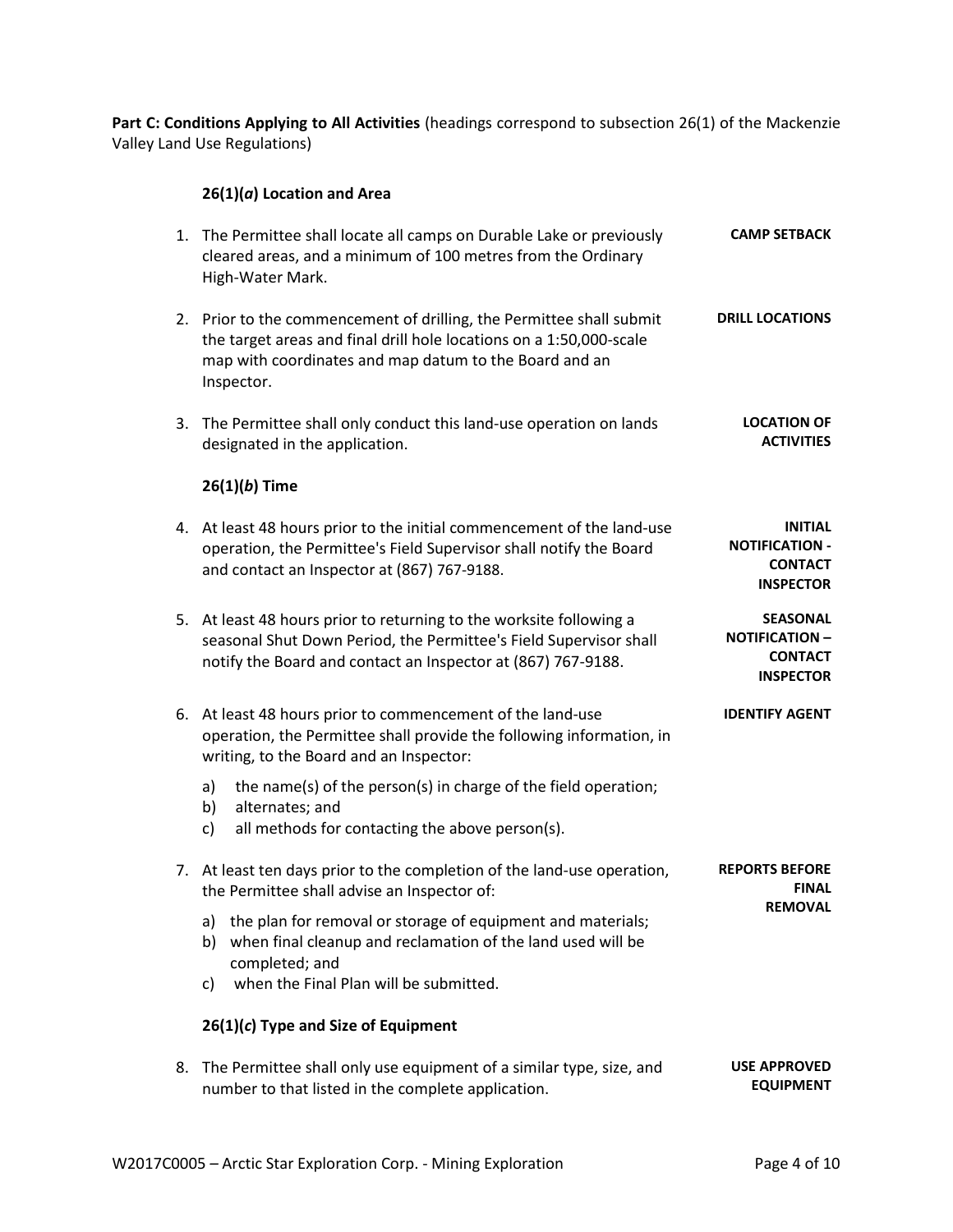# **26(1)(***d***) Methods and Techniques**

| 9. Immediately upon completion of operations at each Borehole, the<br>Permittee shall remove or cut off and seal each drill casing at<br>ground level.                                  | <b>MINERAL</b><br><b>EXPLORATION DRILL</b><br><b>CASINGS</b> |
|-----------------------------------------------------------------------------------------------------------------------------------------------------------------------------------------|--------------------------------------------------------------|
| 10 The Permittee shall construct and maintain the overland portion of<br>winter roads with a minimum of 10 cm of packed snow and/or ice<br>at all times during this land-use operation. | <b>WINTER ROADS</b>                                          |
| 11 The Permittee shall not erect camps or store material, other than<br>that required for immediate use, on the ice surface of a<br>Watercourse.                                        | <b>STORAGE ON ICE</b>                                        |
| 26(1)(e) Type, Location, Capacity, and Operation of All Facilities                                                                                                                      |                                                              |
| 12 The Permittee shall ensure that the land use area is kept clean at all<br>times.                                                                                                     | <b>CLEAN WORK AREA</b>                                       |
| 13 The Permittee shall not locate any Sump within 100 metres of the<br>Ordinary High-Water Mark of any Watercourse, unless otherwise<br>authorized in writing by an Inspector.          | <b>SUMPS FROM</b><br><b>WATER</b>                            |
| 26(1)(f) Control or Prevention of Ponding of Water, Flooding,<br>Erosion, Slides, and Subsidence of Land                                                                                |                                                              |
| 14 The land-use operation shall not cause obstruction to any natural<br>drainage.                                                                                                       | NATURAL DRAINAGE                                             |
| 15 The Permittee shall, where flowing water from a Borehole is<br>encountered:                                                                                                          | <b>FLOWING ARTESIAN</b><br><b>WELL</b>                       |
| plug the Borehole in such a manner as to permanently prevent<br>a)<br>any further outflow of water; and<br>immediately report the occurrence to the Board and an<br>b)<br>Inspector.    |                                                              |
| 16 The Permittee shall only conduct off-road vehicle travel on snow-<br>covered surfaces.                                                                                               | <b>OFF-ROAD VEHICLE</b><br><b>TRAVEL</b>                     |
| 17 The Permittee shall prepare the site in such a manner as to prevent<br>rutting or gouging of the ground surface.                                                                     | <b>PREVENTION OF</b><br><b>RUTTING</b>                       |
| 18 The Permittee shall suspend overland travel of equipment or<br>vehicles at the first sign of rutting or gouging.                                                                     | <b>SUSPEND OVERLAND</b><br><b>TRAVEL</b>                     |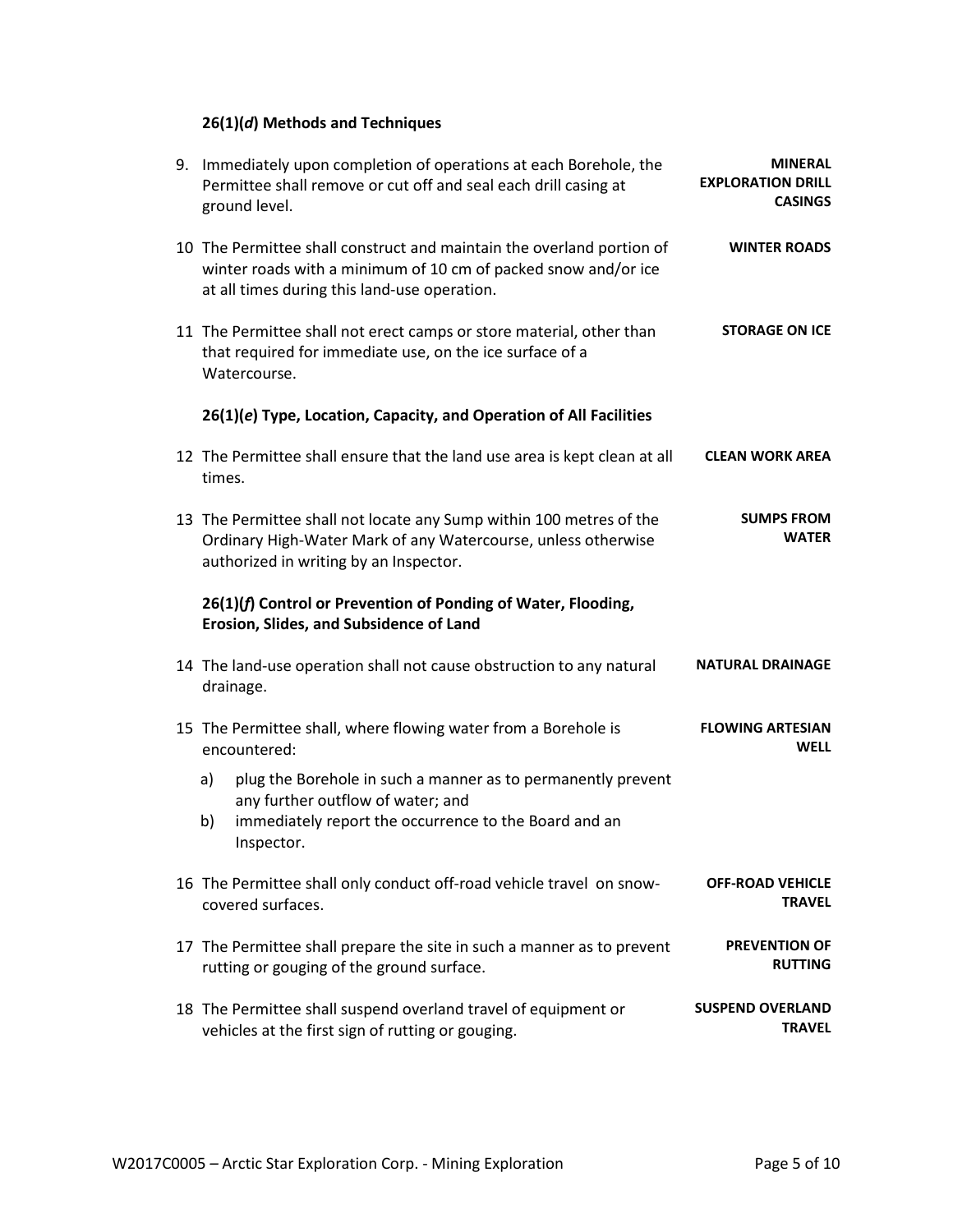| 19 The Permittee shall not move any equipment or vehicles unless the<br>ground surface is in a state capable of fully supporting the<br>equipment or vehicles without rutting or gouging.                                                                                                                                                 | <b>VEHICLE MOVEMENT</b><br><b>FREEZE-UP</b>    |
|-------------------------------------------------------------------------------------------------------------------------------------------------------------------------------------------------------------------------------------------------------------------------------------------------------------------------------------------|------------------------------------------------|
| 26(1)(g) Use, Storage, Handling, and Ultimate Disposal of Any<br><b>Chemical or Toxic Material</b>                                                                                                                                                                                                                                        |                                                |
| 20 At least seven days prior to the use of any chemicals that were not<br>identified in the complete application, the Safety Data Sheets must<br>be provided to the Board and an Inspector.                                                                                                                                               | <b>CHEMICALS</b>                               |
| 21 When drilling within 100 metres of the Ordinary High-Water Mark<br>of any Watercourse, and when drilling on ice, the Permittee shall<br>contain all drill water and Drilling Waste in a closed-circuit system<br>for reuse, off-site disposal, or deposit into a land-based Sump or<br>natural depression.                             | <b>DRILLING NEAR</b><br><b>WATER OR ON ICE</b> |
| 22 The Permittee may deposit Drilling Waste that does not contain<br>Toxic Material in a Sump. Any Sumps or natural depressions used to<br>deposit Drilling Waste must be located at least 100 metres from the<br>Ordinary High-Water Mark of any Watercourse, unless otherwise<br>authorized in writing by an Inspector.                 | <b>DRILLING WASTE</b>                          |
| 23 The Permittee shall remove all Drilling Waste containing Toxic<br>Material to an approved disposal facility.                                                                                                                                                                                                                           | <b>DRILLING WASTE</b><br><b>DISPOSAL</b>       |
| 24 The Permittee shall not allow any Drilling Waste to spread to the<br>surrounding lands or Watercourses.                                                                                                                                                                                                                                | <b>DRILLING WASTE</b><br><b>CONTAINMENT</b>    |
| 25 Prior to the expiry date of this Permit or the end of the land-use<br>operation whichever comes first, the Permittee shall backfill and<br>restore all Sumps, unless otherwise authorized in writing by an<br>Inspector.                                                                                                               | <b>RECLAIM NON-OIL</b><br><b>AND GAS SUMPS</b> |
| 26 During the period of this Permit, if a spill occurs or is foreseeable,<br>the Permittee shall:                                                                                                                                                                                                                                         | <b>REPORT SPILLS</b>                           |
| implement the approved Spill Contingency Plan;<br>a)<br>report it immediately using the NU-NT Spill Report Form by one<br>b)<br>of the following methods:<br>Telephone: (867) 920-8130;<br>$\bullet$<br>Fax: (867) 873-6924<br>$\bullet$<br>E-mail: spills@gov.nt.ca<br>$\bullet$<br><b>Online: Spill Reporting and Tracking Database</b> |                                                |
| within 24 hours, notify the Board and an Inspector; and<br>c)<br>within 30 days of initially reporting the incident, submit a<br>d)<br>detailed report to the Board and an Inspector, including<br>descriptions of causes, response actions, and any changes to                                                                           |                                                |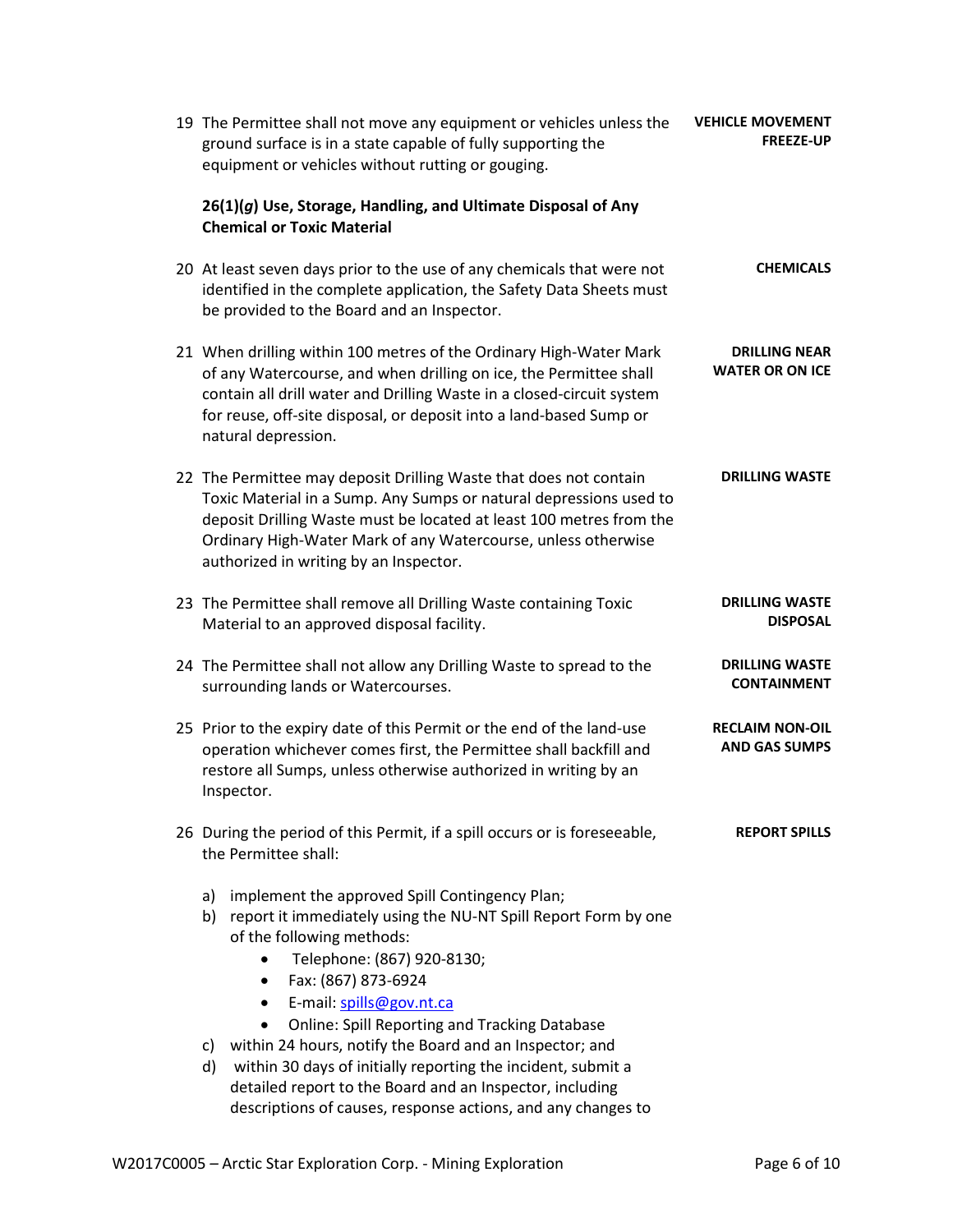|                                                                    | procedures to prevent similar occurrences in the future. Any<br>updates to this report shall be provided to the Board and an<br>Inspector in writing as changes occur.                                                                                                                                                                                       |  |
|--------------------------------------------------------------------|--------------------------------------------------------------------------------------------------------------------------------------------------------------------------------------------------------------------------------------------------------------------------------------------------------------------------------------------------------------|--|
| <b>WASTE PETROLEUM</b><br><b>DISPOSAL</b>                          | 27 The Permittee shall dispose of all combustible Waste petroleum<br>products by removal to an approved disposal facility.                                                                                                                                                                                                                                   |  |
|                                                                    | 26(1)(h) Wildlife and Fish Habitat                                                                                                                                                                                                                                                                                                                           |  |
| <b>HABITAT DAMAGE</b>                                              | 28 The Permittee shall take all reasonable measures to prevent<br>damage to wildlife and fish Habitat during this land-use operation.                                                                                                                                                                                                                        |  |
| <b>WILDLIFE</b><br><b>MANAGEMENT AND</b><br><b>MONITORING PLAN</b> | 29 Within ninety days (90) of issuance of the amended Permit, the<br>Permittee shall submit to the Board, for approval, a Wildlife<br>Management and Monitoring Plan (WMMP) to the Board for<br>approval. The Permittee shall comply with the Wildlife<br>Management and Monitoring Plan, once approved.                                                     |  |
|                                                                    | 26(1)(i) Storage, Handling, and Disposal of Refuse or Sewage                                                                                                                                                                                                                                                                                                 |  |
| <b>WASTE</b><br><b>MANAGEMENT</b>                                  | 30 The Permittee shall dispose of all Waste as described in the Waste<br>Management Plan, once approved, and shall annually review the<br>plan and make any necessary revisions to reflect changes in<br>operations, technology, chemicals, or fuels, or as directed by the<br>Board. Revisions to the plan shall be submitted to the Board for<br>approval. |  |
| <b>GARBAGE</b><br><b>CONTAINER</b>                                 | 31 The Permittee shall keep all garbage and debris in a secure<br>container until disposal.                                                                                                                                                                                                                                                                  |  |
| <b>SEWAGE DISPOSAL -</b><br><b>PLAN</b>                            | 32 The Permittee shall dispose of all Sewage and Greywater as<br>described in the approved Waste Management Plan.                                                                                                                                                                                                                                            |  |
|                                                                    | 26(1)(j) Protection of Historical, Archaeological, and Burial Sites                                                                                                                                                                                                                                                                                          |  |
| <b>ARCHAEOLOGICAL</b><br><b>BUFFER</b>                             | 33 The Permittee shall not operate any vehicle or equipment within<br>150 metres of a known or suspected historical or archaeological site<br>or burial ground.                                                                                                                                                                                              |  |
| <b>SITE DISTURBANCE</b>                                            | 34 The Permittee shall not knowingly remove, disturb, or displace any<br>archaeological specimen or site.                                                                                                                                                                                                                                                    |  |
| <b>SITE DISCOVERY AND</b><br><b>NOTIFICATION</b>                   | 35 The Permittee shall, where a suspected archaeological or historical<br>site, or burial ground is discovered:                                                                                                                                                                                                                                              |  |
|                                                                    | immediately suspend operations on the site; and<br>a)                                                                                                                                                                                                                                                                                                        |  |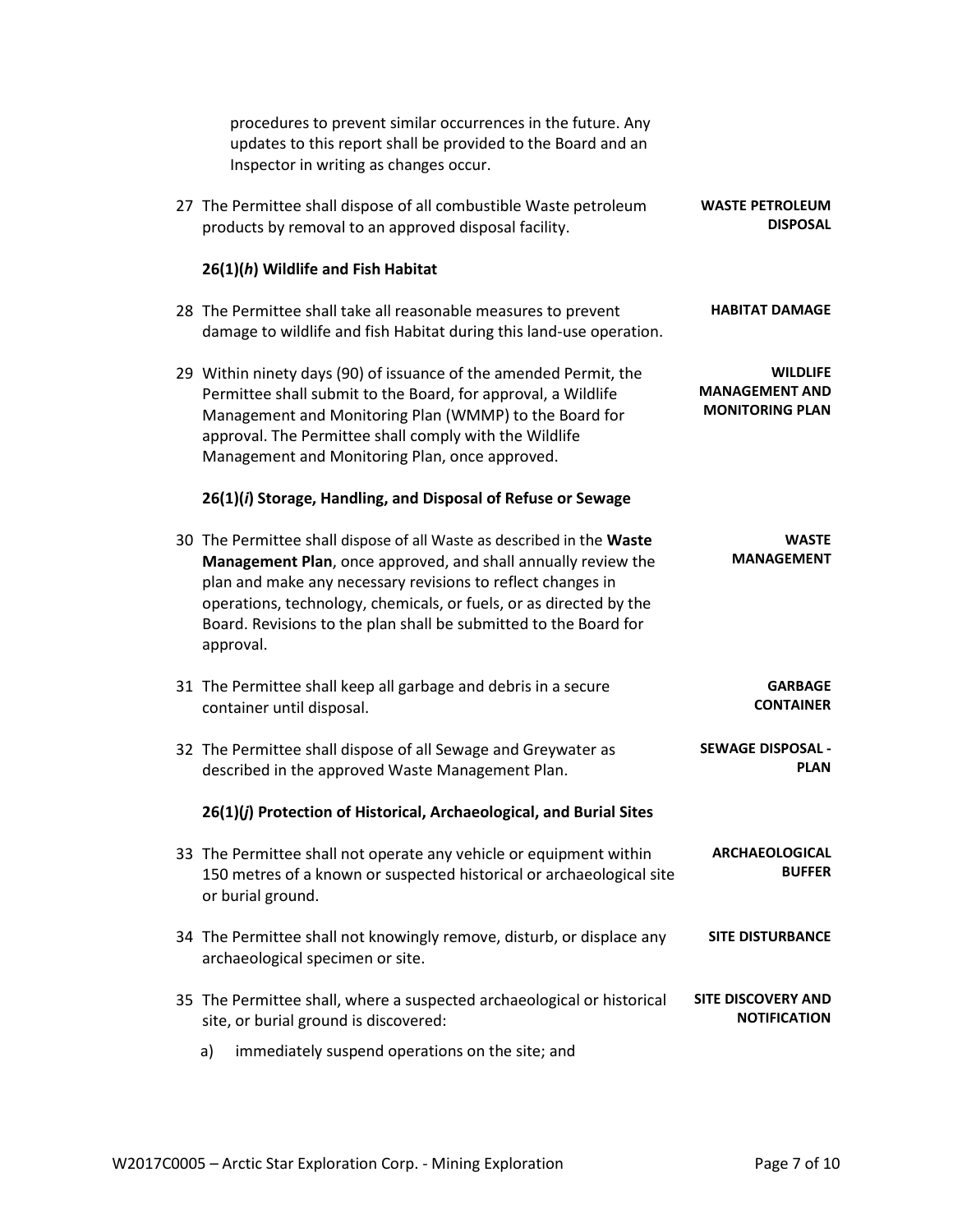| notify the Board at (867) 765-4592 or an Inspector at (867)<br>b)<br>767-9188, and the Prince of Wales Northern Heritage Centre at<br>767-9347 ext. 71251 or ext. 71255.                                                                                                                                                                                |                                                              |
|---------------------------------------------------------------------------------------------------------------------------------------------------------------------------------------------------------------------------------------------------------------------------------------------------------------------------------------------------------|--------------------------------------------------------------|
| 36 At least 30 days prior to any new land disturbance, including new<br>drill sites, the Permittee shall conduct an Archaeological Overview<br>to identify areas of high and low potential for archaeological and<br>burial sites and shall submit a summary report to the Board and the<br>Prince of Wales Northern Heritage Centre.                   | <b>ARCHAEOLOGICAL</b><br><b>OVERVIEW</b>                     |
| 37 Prior to disturbance in areas of high potential for archaeological or<br>burial sites identified in the Archaeological Overview, the Permittee<br>shall conduct an Archaeological Impact Assessment of the sites<br>where disturbance is planned and shall submit a summary report to<br>the Board and the Prince of Wales Northern Heritage Centre. | AIA - HIGH<br><b>POTENTIAL</b>                               |
| 26(1)(k) Objects and Places of Recreational, Scenic, and Ecological<br>Value                                                                                                                                                                                                                                                                            |                                                              |
| <b>Intentionally left Blank</b>                                                                                                                                                                                                                                                                                                                         |                                                              |
| 26(1)(/) Security Deposit                                                                                                                                                                                                                                                                                                                               |                                                              |
| 38 Prior to the commencement of the land-use operation, the<br>Permittee shall deposit with the Minister a security deposit in the<br>amount of \$66,876.56.                                                                                                                                                                                            | <b>SECURITY DEPOSIT</b>                                      |
| 39 All costs to remediate the area under this Permit are the<br>responsibility of the Permittee.                                                                                                                                                                                                                                                        | <b>RESPONSIBILITY FOR</b><br><b>REMEDIATION COSTS</b>        |
| $26(1)(m)$ Fuel Storage                                                                                                                                                                                                                                                                                                                                 |                                                              |
| 40 The Permittee shall place Fuel Storage Containers and or Tanks a<br>minimum of 100 metres from the Ordinary High-Water Mark of any<br>Watercourse, unless otherwise authorized in writing by an<br>Inspector.                                                                                                                                        | <b>FUEL STORAGE</b><br><b>SFTRACK</b>                        |
| 41 The Permittee shall ensure that all fuel caches have adequate<br>Secondary Containment.                                                                                                                                                                                                                                                              | <b>FUEL CACHE</b><br><b>SECONDARY</b><br><b>CONTAINMENT</b>  |
| 42 The Permittee shall set up all refueling points with Secondary<br>Containment.                                                                                                                                                                                                                                                                       | <b>SECONDARY</b><br><b>CONTAINMENT -</b><br><b>REFUELING</b> |
| 43 The Permittee shall mark all Fuel Storage Containers and Tanks with<br>the Permittee's name.                                                                                                                                                                                                                                                         | <b>MARK CONTAINERS</b><br><b>AND TANKS</b>                   |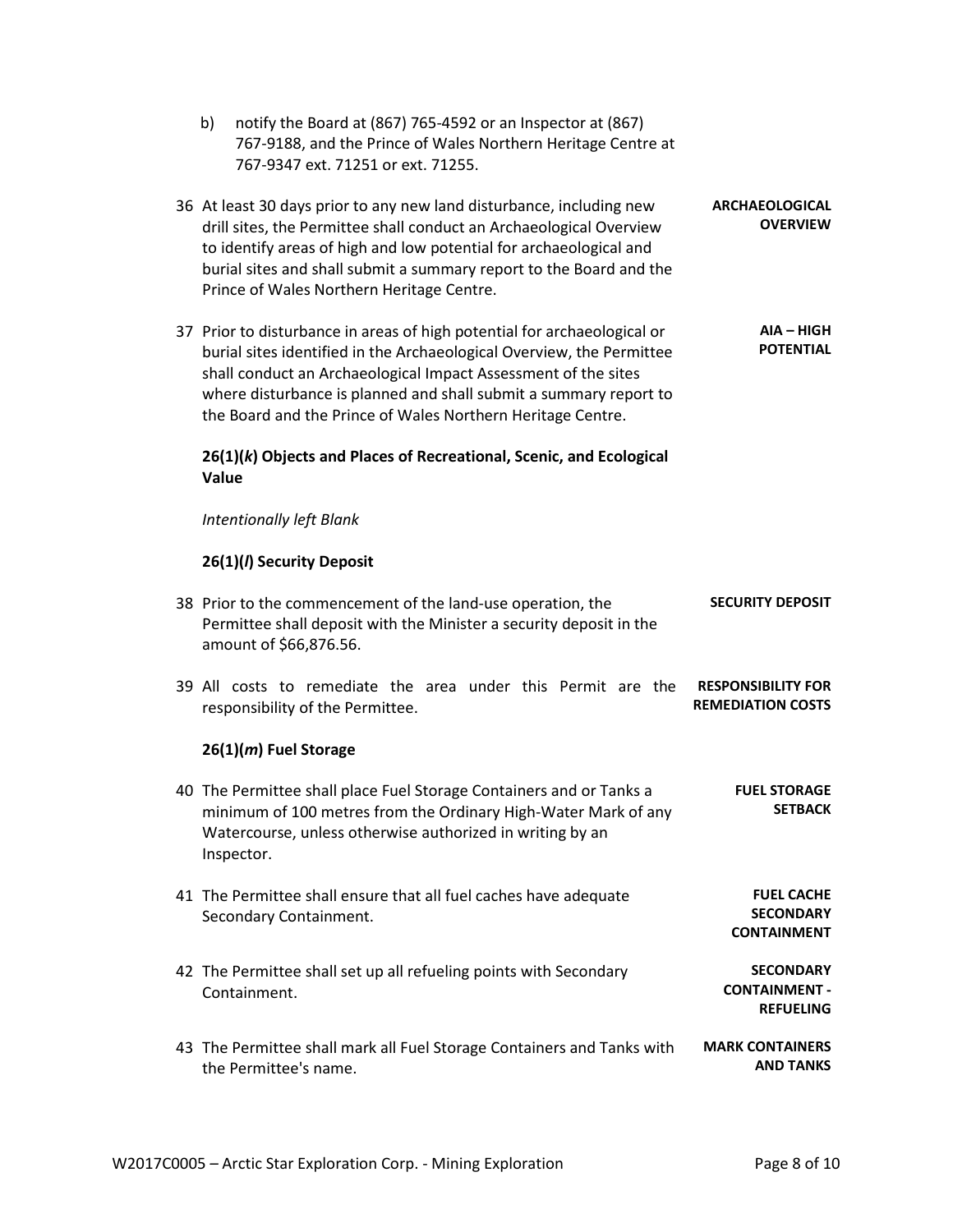| 44 The Permittee shall mark all stationary fuel caches and fuel storage<br>facilities with flags, posts, or similar devices so that they are at all<br>times plainly visible to local vehicle travel.                                                                                                                             | <b>MARK FUEL</b><br><b>LOCATION</b>            |
|-----------------------------------------------------------------------------------------------------------------------------------------------------------------------------------------------------------------------------------------------------------------------------------------------------------------------------------|------------------------------------------------|
| 45 Within ten days of the establishment of any fuel cache, the<br>Permittee shall report the location and quantity of the cache in<br>writing to the Board and an Inspector.                                                                                                                                                      | <b>REPORT FUEL</b><br><b>LOCATION</b>          |
| 46 The Permittee shall seal all outlets of Fuel Storage Containers and<br>store the containers on their sides with the outlets located at 3 and<br>9 o'clock, except for containers currently in use.                                                                                                                             | <b>SEAL OUTLET</b>                             |
| 47 The Permittee shall comply with the Spill Contingency Plan, once<br>approved, and shall annually review the plan and make any<br>necessary revisions to reflect changes in operations, technology,<br>chemicals, or fuels, or as directed by the Board. Revisions to the<br>plan shall be submitted to the Board for approval. | <b>SPILL CONTINGENCY</b><br><b>PLAN</b>        |
| 48 Prior to commencement of the land-use operation the Permittee<br>shall ensure that spill-response equipment is in place to respond to<br>any potential spills.                                                                                                                                                                 | <b>SPILL RESPONSE</b>                          |
| 49 All equipment that may be parked for two hours or more, shall have<br>a hazmat/drip tray under it or be sufficiently diapered. Leaky<br>equipment shall be repaired immediately.                                                                                                                                               | <b>DRIP TRAYS</b>                              |
| 50 The Permittee shall clean up all leaks, spills, and contaminated<br>material immediately.                                                                                                                                                                                                                                      | <b>CLEAN UP SPILLS</b>                         |
| 26(1)(n) Methods and Techniques for Debris and Brush Disposal                                                                                                                                                                                                                                                                     |                                                |
| Intentionally left Blank                                                                                                                                                                                                                                                                                                          |                                                |
| 26(1)(o) Restoration of the Lands                                                                                                                                                                                                                                                                                                 |                                                |
| 51 Prior to the end of the land-use operation, the Permittee shall<br>complete all cleanup and restoration of the lands used.                                                                                                                                                                                                     | <b>FINAL CLEANUP AND</b><br><b>RESTORATION</b> |
| $26(1)(p)$ Display of Permits and Permit Numbers                                                                                                                                                                                                                                                                                  |                                                |
| 52 The Permittee shall display a copy of this Permit in each campsite<br>established to carry out this land-use operation.                                                                                                                                                                                                        | <b>DISPLAY PERMIT</b>                          |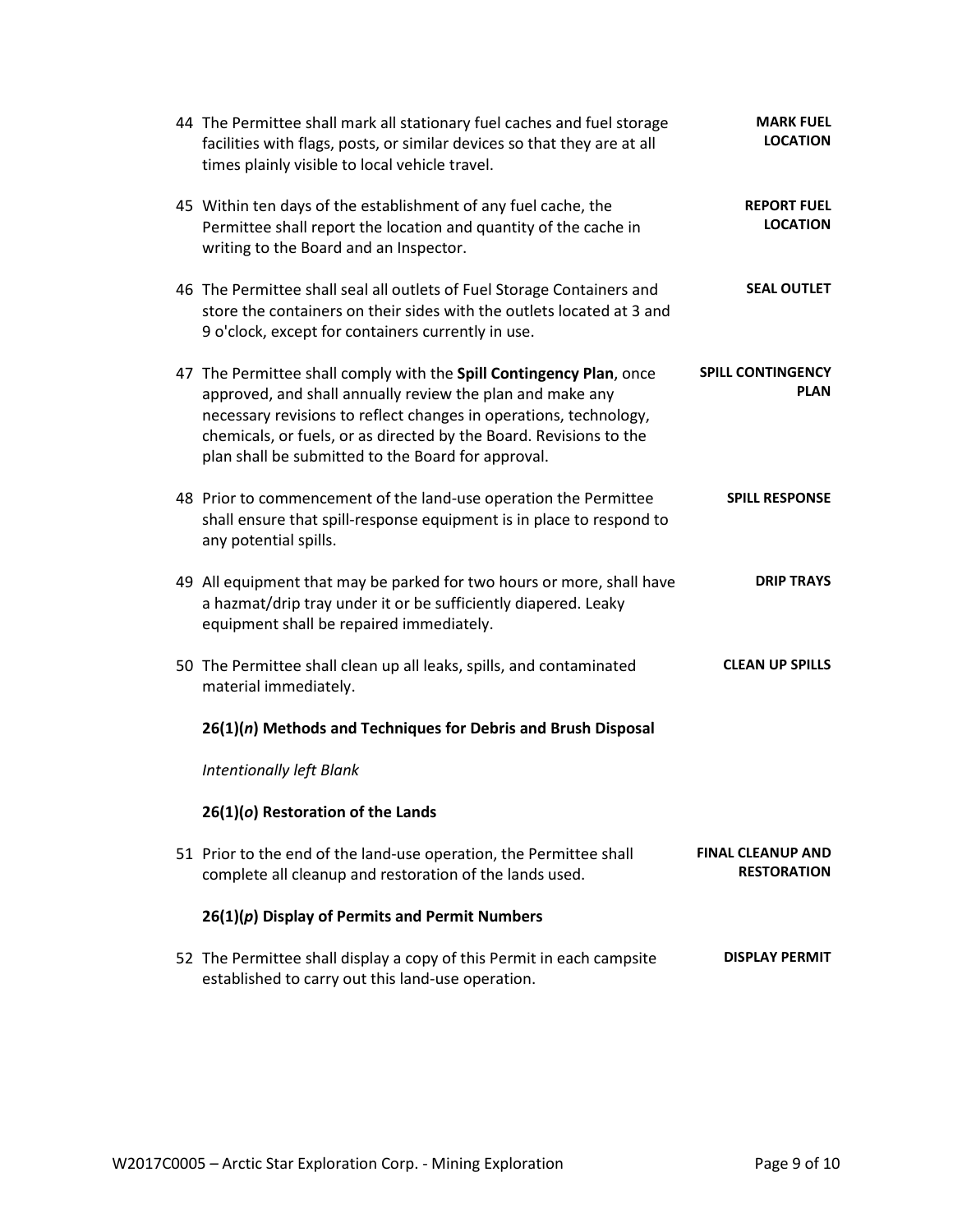# **26(1)(***q***) Biological and Physical Protection of the Land**

| 53 If any plan is not approved by the Board, the Permittee shall revise<br>the plan according to the Board's direction and re-submit it to the<br>Board for approval.                                                                                                                    | <b>RESUBMIT PLAN</b>                |
|------------------------------------------------------------------------------------------------------------------------------------------------------------------------------------------------------------------------------------------------------------------------------------------|-------------------------------------|
| 54 The Permittee shall comply with the Engagement Plan, once<br>approved, and shall annually review the plan and make any<br>necessary revisions to reflect changes in operations or as directed<br>by the Board. Revisions to the plan shall be submitted to the Board<br>for approval. | <b>ENGAGEMENT PLAN</b>              |
| 55 All revised plans submitted to the Board shall include a brief<br>summary of the changes made to the plan.                                                                                                                                                                            | <b>SUMMARY OF</b><br><b>CHANGES</b> |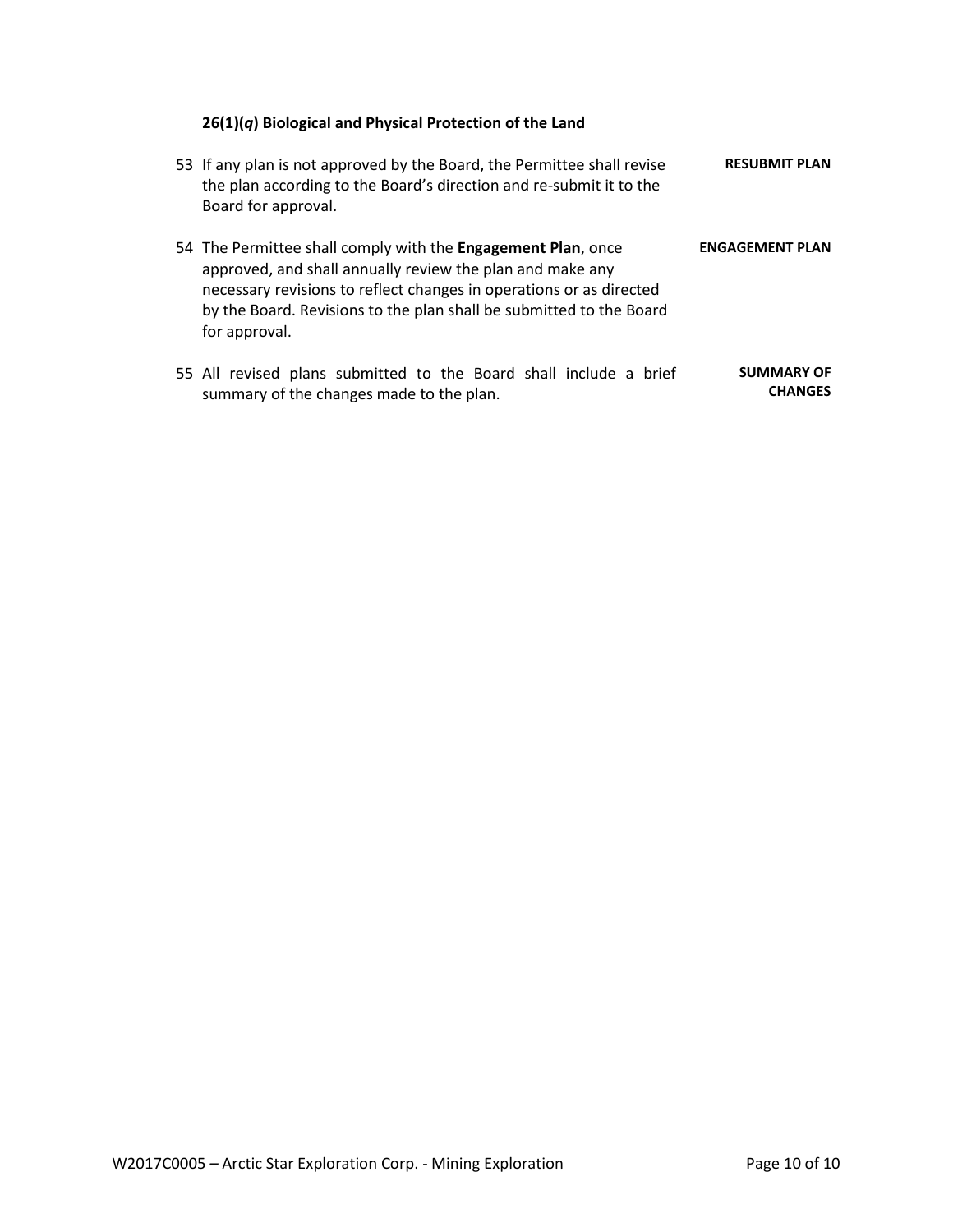

**Box 32, Wekweètì, NT X0E 1W0 Tel: 867-713-2500 Fax: 867-713-2502** 

**#1-4905 48th Street, Yellowknife, NT X1A 3S3 Tel: 867-765-4592 Fax: 867-765-4593 www.wlwb.ca**

| <b>Preliminary Screener:</b>  | <b>WLWB</b>                              |
|-------------------------------|------------------------------------------|
| <b>Reference/File Number:</b> | W2017C0005 (Type "A" Land Use Permit)    |
| Permittee:                    | Arctic Star Exploration Corp.            |
| Subject:                      | Type A Land Use Permit Amendment Request |

# **Decision from the Wek'èezhìi Land and Water Board Meeting of October 28, 2021**

### **1.0 Decision**

On October 28, 2021, the Wek'èezhìi Land and Water Board (WLWB or the Board) met to consider an Amendment Request by Arctic Star Exploration Corp. (Arctic Star) to its Type A Land Use Permit W2017C0005.

The Board conducted a preliminary screening based on the application package and the public record for the proceeding. Based on the evidence provided, the Board was satisfied the screening had been completed according to section 125 of the Mackenzie Valley Resource Management Act (MVRMA) and decided not to refer the project to environmental assessment.

The Board has therefore decided that if it does not receive a notice of referral to Environmental Assessment by November 7, 2021, it will issue Arctic Star's Amended Land Use Permit W2017C0005 on November 8, 2021.

### **2.0 Background**

The WLWB issued Permit W2017C0005 on December 13, 2017 for a period of five years commencing December 13, 2017 and expiring December 12, 2022. The Permit is to conduct mineral exploration activities including: operation and maintenance of a camp; prospecting; mapping; till sampling; ground and airborne geophysics; diamond core and reverse circulation drilling; fuel storage; and use of vehicles and equipment at Hardy Lake, NT.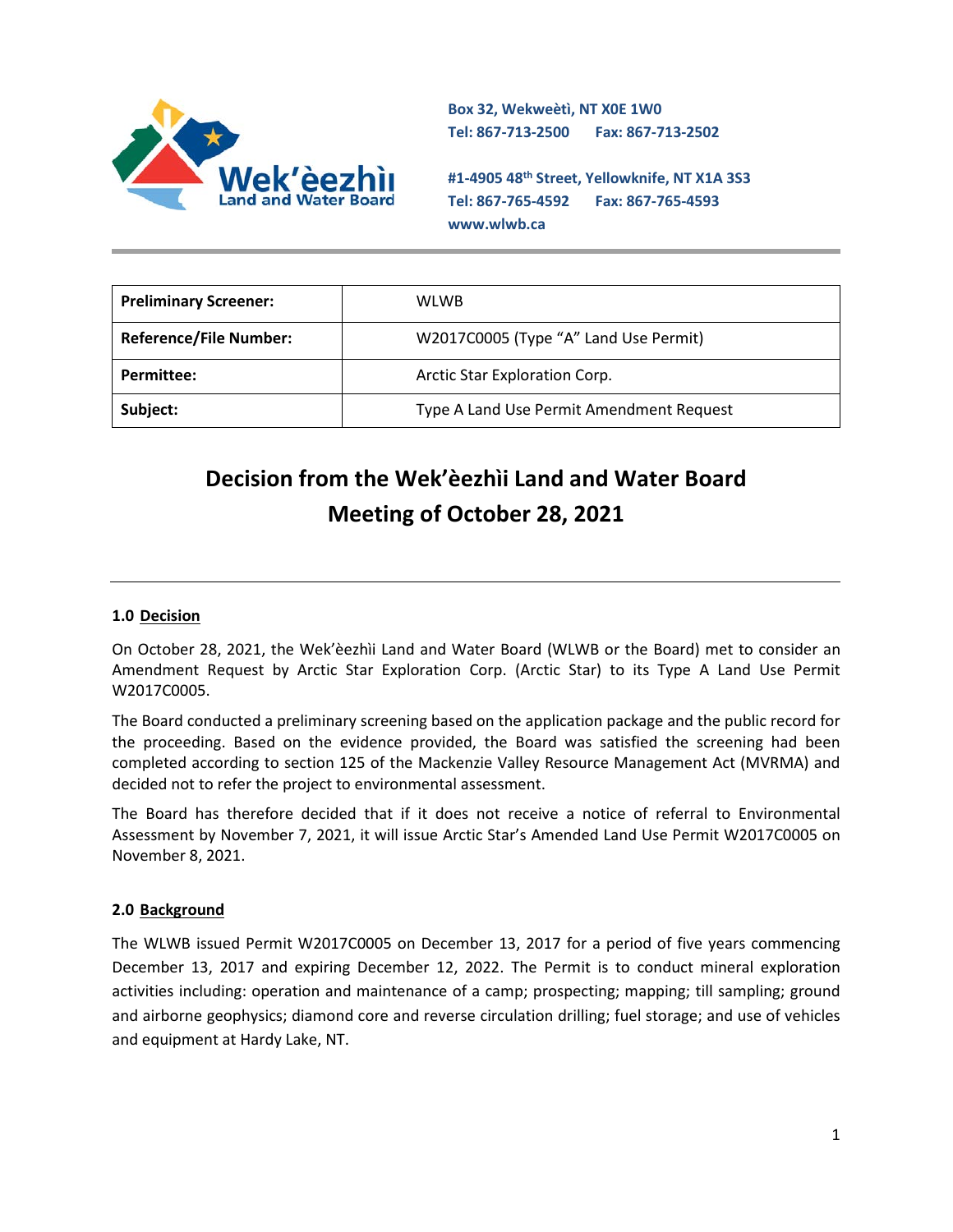On September 17, 2021, the WLWB received an application to assign the Permit to Arctic Star Exploration Corp.<sup>[1](#page-14-0)</sup> On September 17, 2021, Arctic Star also submitted a complete Request to amend the Type A Land Use Permit.<sup>[2](#page-14-1)</sup> Arctic Star is requesting to include additional mineral claims staked contiguous to the 23 mineral claims already held by Arctic Star. The additional mineral claims were previously held by Aurora Geosciences Ltd. and were transferred to Arctic Star Exploration Corp. In Arctic Star's Request, the Applicant stated they would like the new claims to become part of the 'complete application'; this means the amendment would not require revisions to the wording of any Permit conditions but would update the 'complete application' referenced in Part C, Condition 3 of the Permit.

The Assignment Application and Amendment Request were distributed for public review on September 21, 2021, along with the previous Preliminary Screening, inviting Parties to provide comments and recommendations using the Online Review System (ORS).<sup>[3](#page-14-2)</sup> A draft Permit was also circulated for review.<sup>[4](#page-14-3)</sup> All standard land use permit conditions in the original Permit were updated to match wording from MVLWB's current *Standard Land Use Permit Condition Template*. [5](#page-14-4) The Amendment Request was subject to preliminary screening, as required under subsection 124(1) of the *Mackenzie Valley Resource Management Act* (MVRMA). Parties were encouraged to provide comments and recommendations (e.g., on impacts and mitigation measures) to assist with the completion of the preliminary screening. Reviewer comments were due October 12, 2021. Comments and recommendations were received by the Government of the Northwest Territories Department of Lands North Slave Region (Lands Department and Lands Inspector), Wek'èezhìi Renewable Resources Board (WRRB), the Government of the Northwest Territories Environment and Natural Resources (GNWT-ENR) submitted comments and recommendations. WLWB staff also submitted questions. The applicant submitted responses on October 14, 2021. Reviewer recommendations and the proponent responses are available on the WLWB Online Registry.<sup>[6](#page-14-5)</sup>

Since no concerns regarding timelines were received during the public review and no requests to extend the reviewer comment deadline were received, the Board is satisfied that a reasonable period of notice was given to affected communities and First Nations, as required by subsection 63(2) of the *Makenzie Valley Resource Management Act (MVRMA).* The Board is also satisfied that the Tłıcho Government has been consulted in accordance with section 63(3) of the MVRMA.

On October 28, 2021, the Board decided to assign Permit W2017C0005 from Margaret Lake Diamonds Inc. to Arctic Star Exploration Corp., in accordance with the *Mackenzie Valley Resource Management Act*  (MVRMA).[7](#page-14-6) The Board subsequently considered Arctic Star's request to amend W2017C0005 to include the additional mineral claims.

<span id="page-14-0"></span><sup>&</sup>lt;sup>1</sup> See WLWB Online Registry for W2017C0005 - Diagras - [Assignment Application -](http://registry.mvlwb.ca/Documents/W2017C0005/W2017C0005%20-%20Diagras%20-%20Assignment%20Application%20-%20Sept%2017_21.pdf) Sept 17 21

<span id="page-14-1"></span><sup>2</sup> See WLWB Online Registry for W2017C0005 - Diagras - [Amendment Request -](http://registry.mvlwb.ca/Documents/W2017C0005/W2017C0005%20-%20Diagras%20-%20Amendment%20Request%20-%20Sept%2017_21.pdf) Sept 17\_21

<span id="page-14-2"></span><sup>&</sup>lt;sup>3</sup> See WLWB Online Registry for W2017C0005 - [Margaret Lake Diamonds -](http://registry.mvlwb.ca/Documents/W2017C0005/W2017C0005%20-%20Margaret%20Lake%20Diamonds%20-%20Preliminary%20Screening%20-%20Dec%2013_17.pdf) Preliminary Screening - Dec 13\_17

<span id="page-14-3"></span><sup>&</sup>lt;sup>4</sup> See WLWB Online Registry for W2017C0005 - Diagras - [Draft Land Use Permit -](http://registry.mvlwb.ca/Documents/W2017C0005/W2017C0005%20-%20Diagras%20-%20Draft%20Land%20Use%20Permit%20-%20Sept%2021_21.pdf) Sept 21\_21

<span id="page-14-4"></span><sup>5</sup> See WLWB Policies and Resources webpage to access th[e MVLWB Standard Land Use Permit Conditions Template Version 2.3](https://mvlwb.com/sites/default/files/standard_land_use_permit_conditions_template_-_public_version_2.3_-_aug_7_20.pdf)  [\(2020\)](https://mvlwb.com/sites/default/files/standard_land_use_permit_conditions_template_-_public_version_2.3_-_aug_7_20.pdf)

<span id="page-14-5"></span><sup>6</sup> See WLWB Online Registry for W2017C0005 - Diagras - Assignment and Amendment - [Review Summary and Attachments -](http://registry.mvlwb.ca/Documents/W2017C0005/W2017C0005%20-%20Diagras%20-%20Assignment%20and%20Amendment%20-%20Review%20Summary%20and%20Attachments%20-%20Oct%2019_21.pdf) Oct [19\\_21](http://registry.mvlwb.ca/Documents/W2017C0005/W2017C0005%20-%20Diagras%20-%20Assignment%20and%20Amendment%20-%20Review%20Summary%20and%20Attachments%20-%20Oct%2019_21.pdf)

<span id="page-14-6"></span><sup>&</sup>lt;sup>7</sup> See WLWB Online Registry for W2017C0005 - Diagras - [Land Use Permit -](http://registry.mvlwb.ca/Documents/W2017C0005/W2017C0005%20-%20Diagras%20-%20Land%20Use%20Permit%20-%20Assignment%20-%20Oct%2028_21.pdf) Assignment - Oct 28 21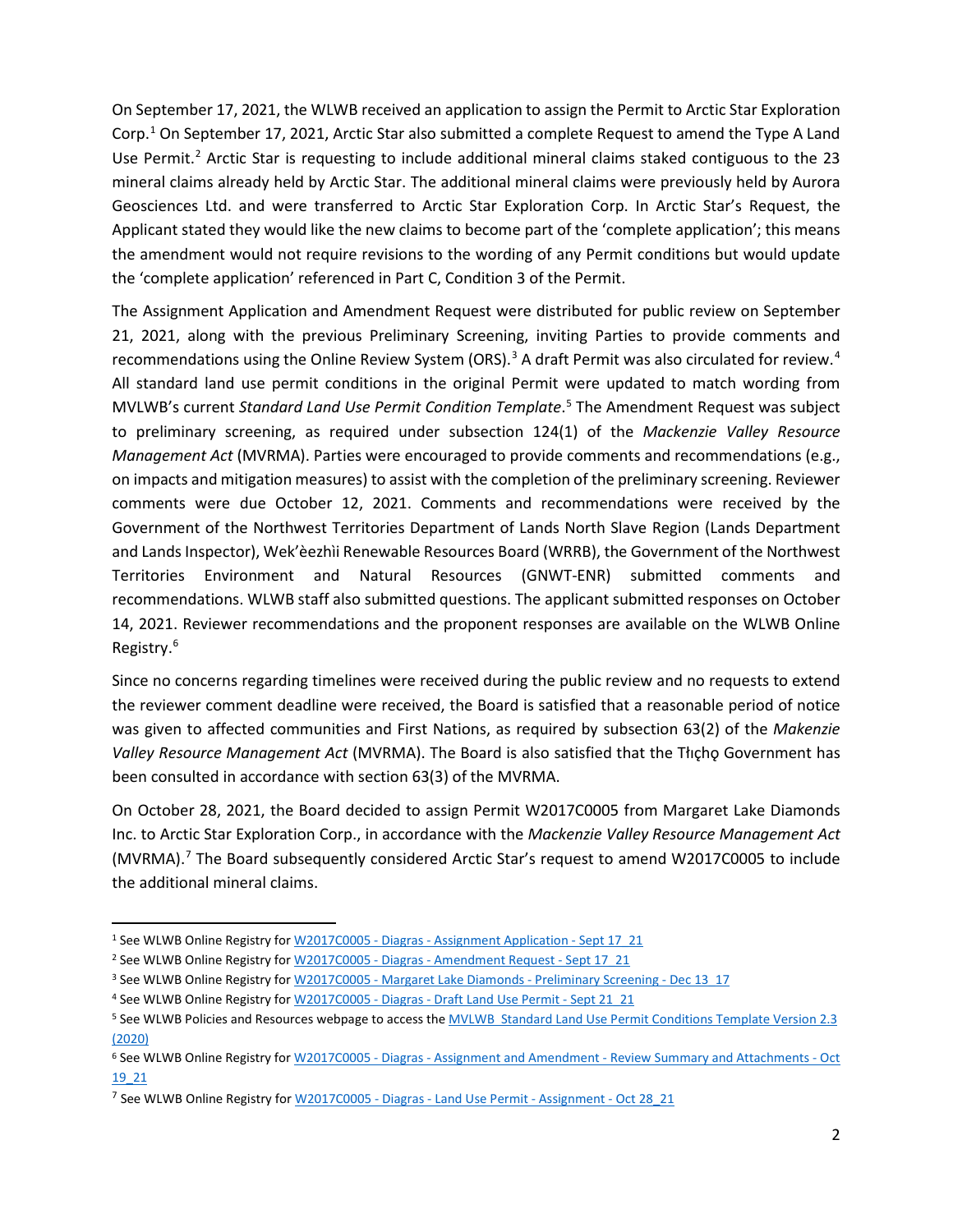In Arctic Star's submission, the Company stated its Request to amend the Permit was to include an additional 27 mineral claims that are staked contiguous to their existing claims. While the Request stated 27 claims, the map and list of claims included in the submission was for an additional 35 claims. During the public review, Board staff requested that the Company clarify which of the 35 mineral claims transferred from Aurora Geosciences Ltd. is part of the 27 additional claims that Arctic Star is requesting be included in the amended Permit (WLWB staff comment 1). Arctic Star apologized for the typo and clarified that its Request was for the additional 35 claims included in the map and the list attached to the Amendment Request. Because the full 35 claims were included in the map and the list circulated to parties, the Board is of the opinion that this information was available for consideration as part of the public review. Thus, the Board considered the Request to include all 35 claims; this was reflected in the Preliminary Screening referenced below.

## **3.0 Reasons for Decision**

## **3.1 Eligibility**

As per section 18 of the Mackenzie Valley Land Use Regulations, eligibility must be determined before the Board can issue a permit. The Board requires evidence from the applicant that the applicant holds an appropriate interest (e.g., mineral claim) or right of access. Arctic Star has obtained all of the 35 mineral claims included in the Request from Aurora Geosciences Ltd. and the Mining Recorder's Office confirmed receipt and transfer of claims with Board staff. Thus, the Board believes eligibility requirements under paragraph 18(a)(i) of the MVLUR has been satisfied.

### **3.2 Preliminary Screening**

In accordance with subsection 124(1) of the MVRMA, the Board must conduct a preliminary screening of the Request. As per section 125(2.1) of the MVRMA, the Board distributed the Preliminary Screening Determination to the Review Board and the Wek'èezhìi Distribution List on October 2[8](#page-15-0), 2021.<sup>8</sup>

The Board did not receive a referral to Environmental Assessment during the 10-day pause period; therefore, as discussed in Section 3.3 of this Reasons for Decision, the Board is issuing W2017C0005.

## **3.3 Land Use Permit**

A draft Permit was included in the Item for Review for distribution. The original Permit was updated to reflect the MVLWB's current *Standard Land Use Permit Conditions Template*.

## *3.3.1 Permit Conditions*

Arctic Star is requesting to amend its Permit to allow the Company to conduct project activities on 35 additional mineral claims. This change would be through an update to the complete application referenced in Part C, Condition 3; no Permit conditions would require changes to their wording. During the public review the Department of Lands, North Slave Regional Office (GNWT-Lands comment 1) submitted a letter stating it recommends that the amendment be granted.

<span id="page-15-0"></span><sup>8</sup> See WLWB Online Registry for W2017C0005 - Diagras - [Preliminary Screening Determination and Reasons For Decision](http://registry.mvlwb.ca/Documents/W2017C0005/W2017C0005%20-%20Diagras%20-%20Preliminary%20Screening%20Determination%20and%20Reasons%20for%20Decision%20-%20Oct%2028_21.pdf) - Oct [28\\_21](http://registry.mvlwb.ca/Documents/W2017C0005/W2017C0005%20-%20Diagras%20-%20Preliminary%20Screening%20Determination%20and%20Reasons%20for%20Decision%20-%20Oct%2028_21.pdf)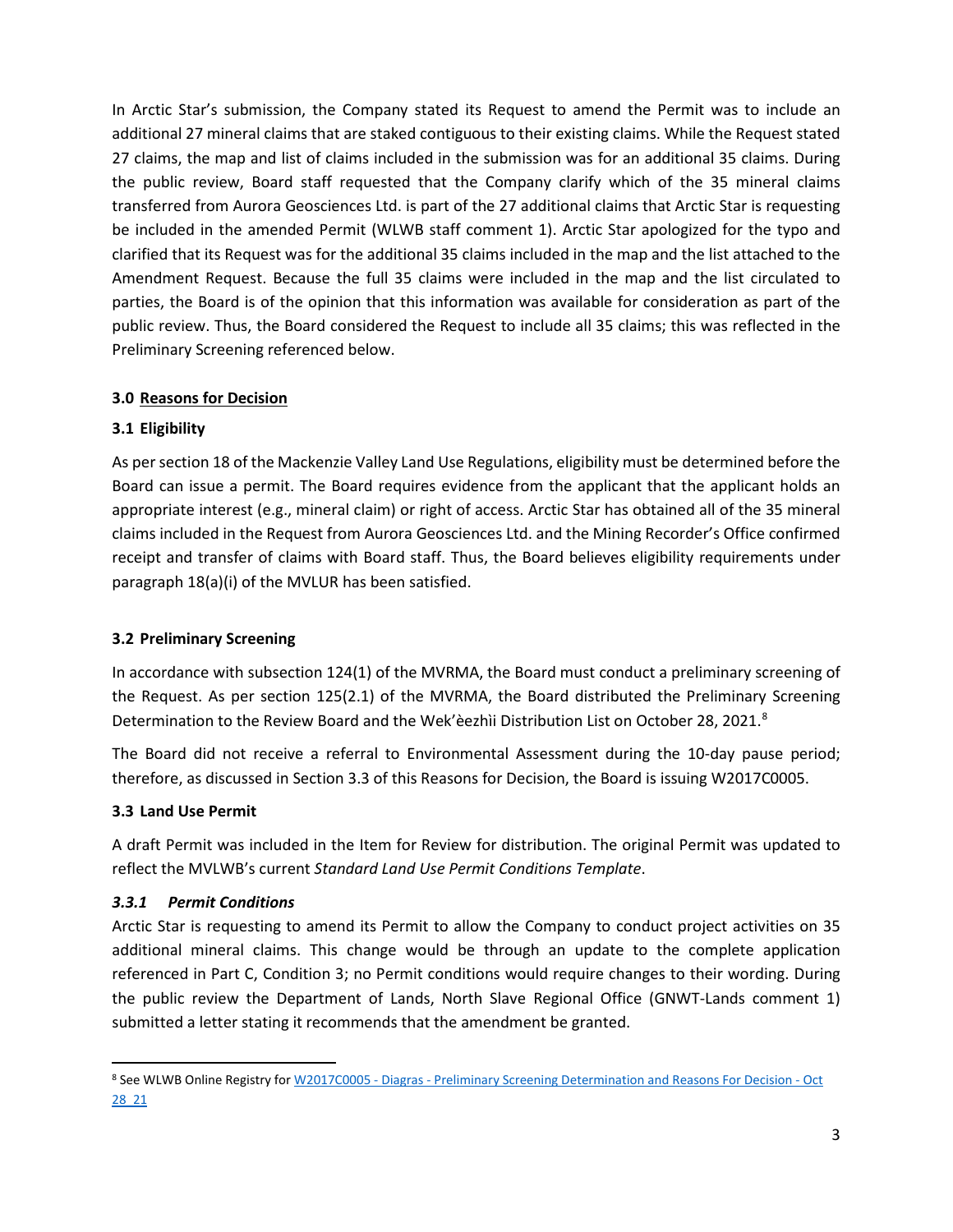As mentioned above, a draft Permit was circulated for review during the Assignment Application and Amendment Request. The Board notes that the original Permit was updated to reflect the MVLWB's current Standard Land Use Permit Conditions Template (Standard List; see Attachment 6). The Board notesthat the template now includes two conditions related to Notification - Contact Inspector (i.e., Initial Notification - Contact Inspector and Seasonal Notification - Contact Inspector); these two conditions replaced the non-standard condition (Contact Inspector) from the existing Permit in the draft Permit that underwent Public Review. The Board also notes the non-standard condition 'Remove Garbage' was removed from the draft Permit as the Permit already contained standard conditions related to the management of waste (i.e., Waste Management and Garbage Container). No other changes were made to the draft Permit that was circulated for public review.

During the public review of the Amendment, the WRRB noted a concern regarding the potential effects to barren-ground caribou, Species at Risk, Wildlife Habitat, and the barren-ground caribou migrations as a result of the increase in area of the Project (WRRB comment 2). The WRRB recommended that a Tier 1 Wildlife Management and Monitoring Plan (WMMP) be developed for the project to ensure proper mitigations and monitoring efforts are in place for wildlife in the project area (WRRB comment 2). Arctic Star responded that the Company will adhere to all conditions in the amended permit. While the current Permit does not include a condition for a WMMP the Board can consider the inclusion of a requirement for a WMMP to mitigate impacts to wildlife habitat as a result of the increase in area. Given the WRRB has identified potential impacts to wildlife habitat as a result of this amendment and that Arctic Star responded it would adhere to all conditions in the Permit, the Board is of the opinion that a condition requiring submission of a WMMP should be added to the Permit to ensure potential impacts are mitigated. The addition of this requirement will also address the wildlife comments submitted by GNWT-ENR during this review. The Board has thus included the following condition to the amended Permit:

**Wildlife Management and Monitoring Plan** - Within ninety days (90) of issuance of the amended Permit, the Permittee shall submit to the Board, for approval, a Wildlife Management and Monitoring Plan (WMMP) to the Board for approval. The Permittee shall comply with the Wildlife Management and Monitoring Plan, once approved.

GNWT-ENR also submitted several comments related to wildlife and wildlife habitat and recommended the inclusion of several conditions related to mitigating impacts to nests and dens (GNWT-ENR comments 3 and 4). Arctic Star responded that the Company will adhere to all conditions in the amended permit. The current Permit includes the 'Habitat Damage' standard condition, which is used to prevent damage to wildlife and fish habitat. During consideration of the initial application, the Proponent had committed that if any land clearing activities or land occupancy activities such as drill placement is to occur the Proponent committed to first having field crews investigate the location for migratory bird nest and eggs (response to ECCC comment 1; Initial Application 2017). The recommendations regarding inclusion of conditions provided by GNWT-ENR did not indicate that these were required to mitigate impacts as a result of the increase in project area that is being considered in the amendment. The rationale provided appears to be based on the fact that these conditions were not in the existing Permit. Based on the inclusion of the 'Habitat Damage' condition in the existing Permit and the commitments made by the Permittee to locate migratory bird nests prior to land occupancy activities, it appears that this potential impact and mitigation